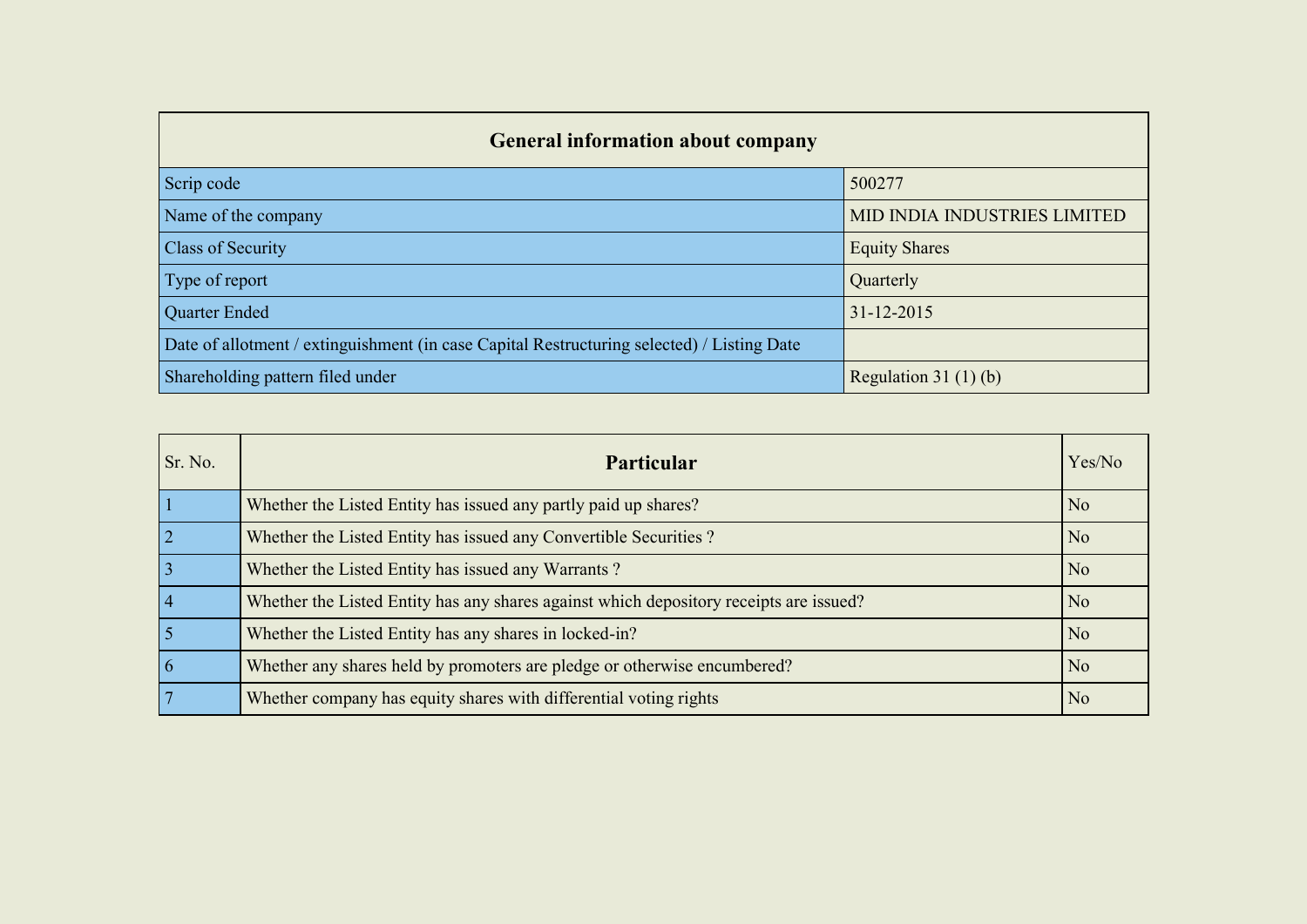|           |                                                |                                   |                       |                                       |                                |                                    | <b>Table I - Summary Statement holding of specified securities</b> |                                        |                                |                              |       |                                                                  |
|-----------|------------------------------------------------|-----------------------------------|-----------------------|---------------------------------------|--------------------------------|------------------------------------|--------------------------------------------------------------------|----------------------------------------|--------------------------------|------------------------------|-------|------------------------------------------------------------------|
|           |                                                |                                   |                       | No.<br>Of                             |                                |                                    | Shareholding<br>as a $\%$ of                                       | Number<br>of                           |                                |                              |       | Number of Voting Rights held<br>in each class of securities (IX) |
| Category  | Category<br>of                                 | Nos. Of                           | No. of<br>fully paid  | Partly<br>paid-                       | No. Of<br>shares<br>underlying | Total nos.<br>shares<br>held (VII) | total no. of<br>shares<br>(calculated                              | Voting<br>Rights<br>held in            |                                | No of Voting<br>(XIV) Rights |       |                                                                  |
| $\rm (I)$ | shareholder<br>(II)                            | shareholders   up equity<br>(III) | shares<br>held $(IV)$ | up<br>equity<br>shares<br>held<br>(V) | Depository<br>Receipts<br>(VI) | $=$<br>$(IV)+(V)+$<br>(VI)         | as per<br>SCRR,<br>1957) (VIII)<br>As a % of<br>$(A+B+C2)$         | each<br>class of<br>securities<br>(IX) | Class<br>eg:<br>$\overline{X}$ | Class<br>eg:y                | Total | Total as<br>$a\%$ of<br>$(A+B+C)$                                |
| (A)       | Promoter<br>$\&$<br>Promoter<br>Group          | 14                                | 7799394               |                                       |                                | 7799394                            | 47.85                                                              |                                        |                                |                              |       |                                                                  |
| (B)       | Public                                         | 16192                             | 8500606               |                                       |                                | 8500606                            | 52.15                                                              |                                        |                                |                              |       |                                                                  |
| (C)       | Non<br>Promoter-<br>Non Public                 |                                   |                       |                                       |                                |                                    |                                                                    |                                        |                                |                              |       |                                                                  |
| (C1)      | <b>Shares</b><br>underlying<br><b>DRs</b>      |                                   |                       |                                       |                                |                                    |                                                                    |                                        |                                |                              |       |                                                                  |
| (C2)      | Shares held<br>by<br>Employee<br><b>Trusts</b> |                                   |                       |                                       |                                |                                    |                                                                    |                                        |                                |                              |       |                                                                  |
|           | Total                                          | 16206                             | 16300000              |                                       |                                | 16300000                           |                                                                    |                                        |                                |                              |       |                                                                  |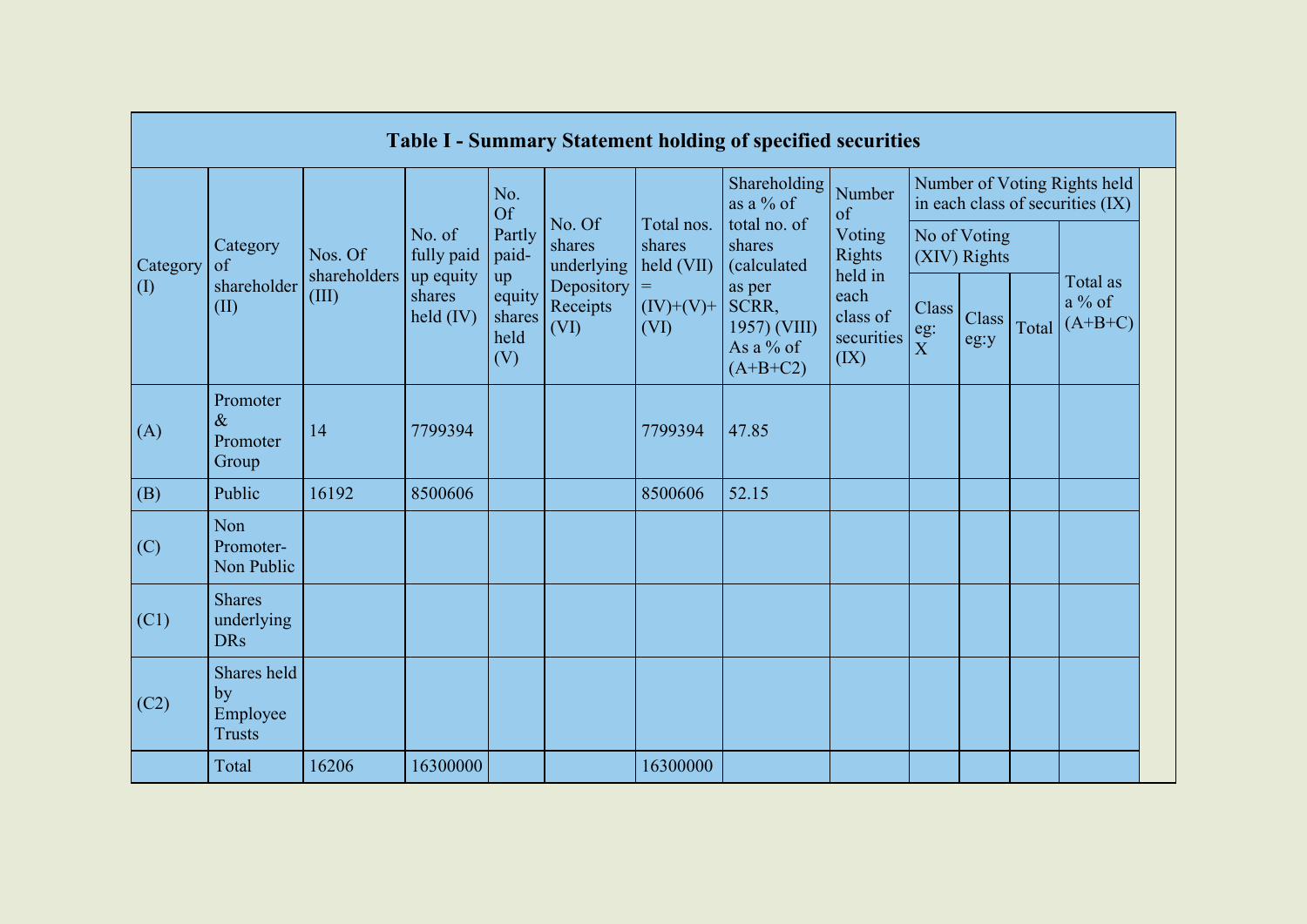|                            |                                                |                                                 |                    |                                                                     | <b>Table I - Summary Statement holding of specified securities</b>                              |            |                                                         |                         |                                                    |                                       |
|----------------------------|------------------------------------------------|-------------------------------------------------|--------------------|---------------------------------------------------------------------|-------------------------------------------------------------------------------------------------|------------|---------------------------------------------------------|-------------------------|----------------------------------------------------|---------------------------------------|
| Category                   | Category of<br>shareholder                     | No. Of<br><b>Shares</b><br>Underlying           | No. Of<br>Warrants | No. Of<br><b>Shares</b><br>Underlying<br>Outstanding<br>convertible | Shareholding,<br>as a $\%$<br>assuming full<br>conversion of<br>convertible<br>securities (as a |            | Number of<br>Locked in<br>shares $(XII)$                | <b>Shares</b><br>(XIII) | Number of<br>pledged or<br>otherwise<br>encumbered | Number of<br>equity shares<br>held in |
| $\left( \mathrm{I}\right)$ | (II)                                           | Outstanding<br>convertible<br>securities<br>(X) | $(X_i)$            | securities and<br>No. Of<br><b>Warrants</b><br>$(Xi)$ (a)           | percentage of<br>diluted share<br>capital) $(XI)=$<br>$(VII)+(X)$ As a<br>$%$ of<br>$(A+B+C2)$  | No.<br>(a) | As a<br>$%$ of<br>total<br><b>Shares</b><br>held<br>(b) | No.<br>(a)              | As a %<br>of total<br><b>Shares</b><br>held<br>(b) | dematerialized<br>form $(XIV)$        |
| (A)                        | Promoter &<br>Promoter<br>Group                |                                                 |                    |                                                                     | 47.85                                                                                           |            |                                                         |                         |                                                    | 7799394                               |
| (B)                        | Public                                         |                                                 |                    |                                                                     | 52.15                                                                                           |            |                                                         |                         |                                                    | 2209336                               |
| (C)                        | Non<br>Promoter-<br>Non Public                 |                                                 |                    |                                                                     |                                                                                                 |            |                                                         |                         |                                                    |                                       |
| (C1)                       | <b>Shares</b><br>underlying<br><b>DRs</b>      |                                                 |                    |                                                                     |                                                                                                 |            |                                                         |                         |                                                    |                                       |
| (C2)                       | Shares held<br>by<br>Employee<br><b>Trusts</b> |                                                 |                    |                                                                     |                                                                                                 |            |                                                         |                         |                                                    |                                       |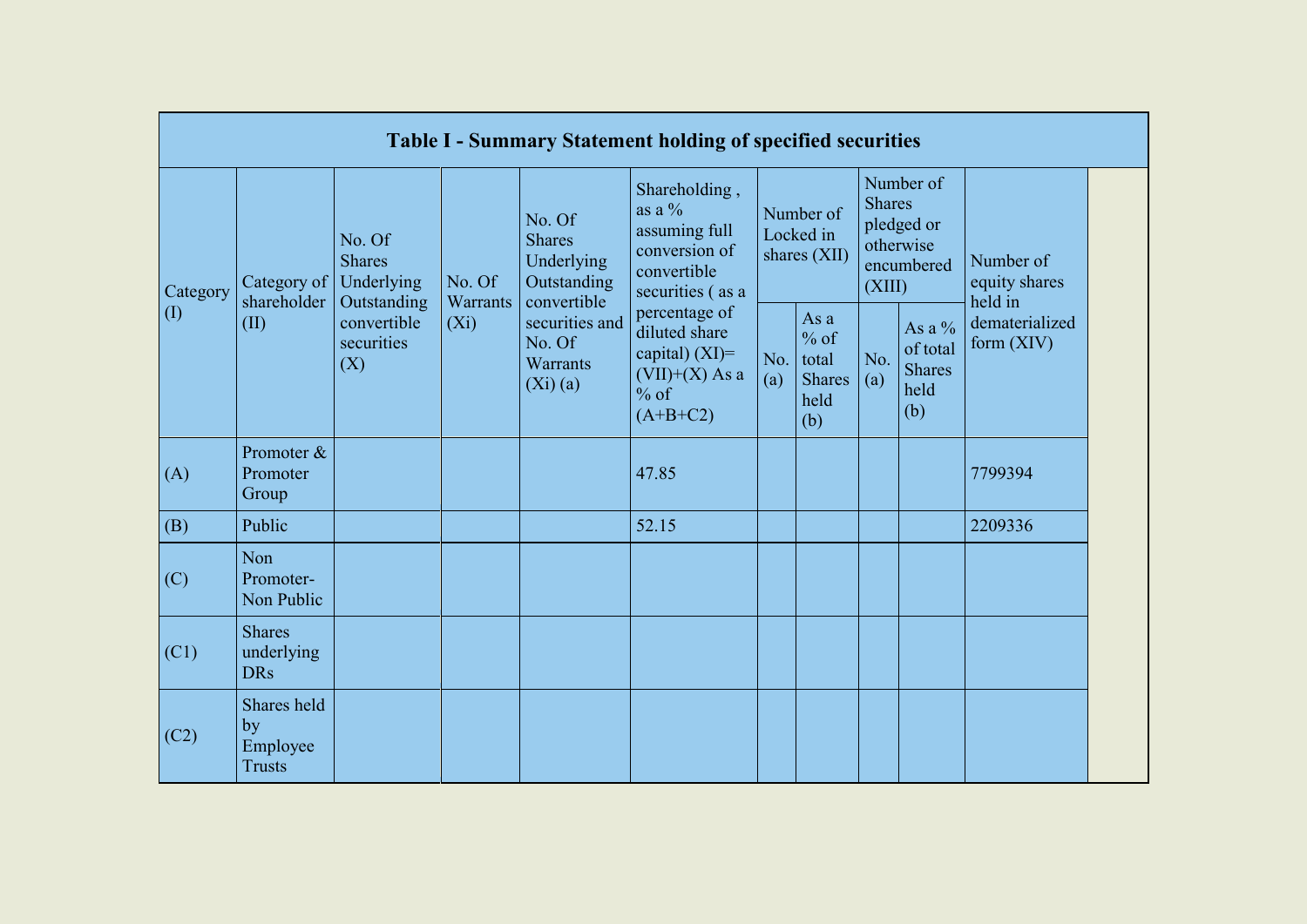| .<br>-otal |  |  |  |  |  |  | л и<br><b>Contract Contract Contract Contract Contract Contract Contract Contract Contract Contract Contract Contract Co</b> |  |
|------------|--|--|--|--|--|--|------------------------------------------------------------------------------------------------------------------------------|--|
|------------|--|--|--|--|--|--|------------------------------------------------------------------------------------------------------------------------------|--|

|                                                                                    | Table II - Statement showing shareholding pattern of the Promoter and Promoter Group |                         |                         |                                 |                                    |                      |                                                  |                                             |                              |                                                  |                                 |
|------------------------------------------------------------------------------------|--------------------------------------------------------------------------------------|-------------------------|-------------------------|---------------------------------|------------------------------------|----------------------|--------------------------------------------------|---------------------------------------------|------------------------------|--------------------------------------------------|---------------------------------|
|                                                                                    |                                                                                      |                         | No. of                  | No.<br>Of<br>Partly             | No. Of                             | Total nos.           | Shareholding<br>as a % of<br>total no. of        |                                             | securities $(IX)$            | Number of Voting Rights<br>held in each class of |                                 |
| Sr.                                                                                | Category $\&$<br>Name of the                                                         | Nos. Of<br>shareholders | fully paid<br>up equity | paid-<br>up                     | shares<br>underlying<br>Depository | shares<br>held (VII) | shares<br>(calculated<br>as per                  |                                             | No of Voting<br>(XIV) Rights |                                                  | Total<br>as a $\%$              |
|                                                                                    | Shareholders (I)                                                                     | (III)                   | shares<br>held $(IV)$   | equity<br>shares<br>held<br>(V) | Receipts<br>(VI)                   | $(IV)+(V)+$<br>(VI)  | SCRR,<br>1957) (VIII)<br>As a % of<br>$(A+B+C2)$ | Class <sup>1</sup><br>eg:<br>$\overline{X}$ | Class<br>eg:y                | Total                                            | of<br>Total<br>Voting<br>rights |
| $\overline{A}$                                                                     | Table II - Statement showing shareholding pattern of the Promoter and Promoter Group |                         |                         |                                 |                                    |                      |                                                  |                                             |                              |                                                  |                                 |
| (1)                                                                                | Indian                                                                               |                         |                         |                                 |                                    |                      |                                                  |                                             |                              |                                                  |                                 |
| (a)                                                                                | Individuals/Hindu<br>undivided Family                                                | 12                      | 6352894                 |                                 |                                    | 6352894              | 38.97                                            |                                             |                              |                                                  |                                 |
| (d)                                                                                | Any Other<br>(specify)                                                               | $\overline{2}$          | 1446500                 |                                 |                                    | 1446500              | 8.87                                             |                                             |                              |                                                  |                                 |
| Sub-Total $(A)(1)$                                                                 |                                                                                      | 14                      | 7799394                 |                                 |                                    | 7799394              | 47.85                                            |                                             |                              |                                                  |                                 |
| (2)                                                                                | Foreign                                                                              |                         |                         |                                 |                                    |                      |                                                  |                                             |                              |                                                  |                                 |
| <b>Total Shareholding of</b><br>Promoter and Promoter<br>Group $(A)=(A)(1)+(A)(2)$ |                                                                                      | 14                      | 7799394                 |                                 |                                    | 7799394              | 47.85                                            |                                             |                              |                                                  |                                 |
| $\overline{B}$                                                                     | Table III - Statement showing shareholding pattern of the Public shareholder         |                         |                         |                                 |                                    |                      |                                                  |                                             |                              |                                                  |                                 |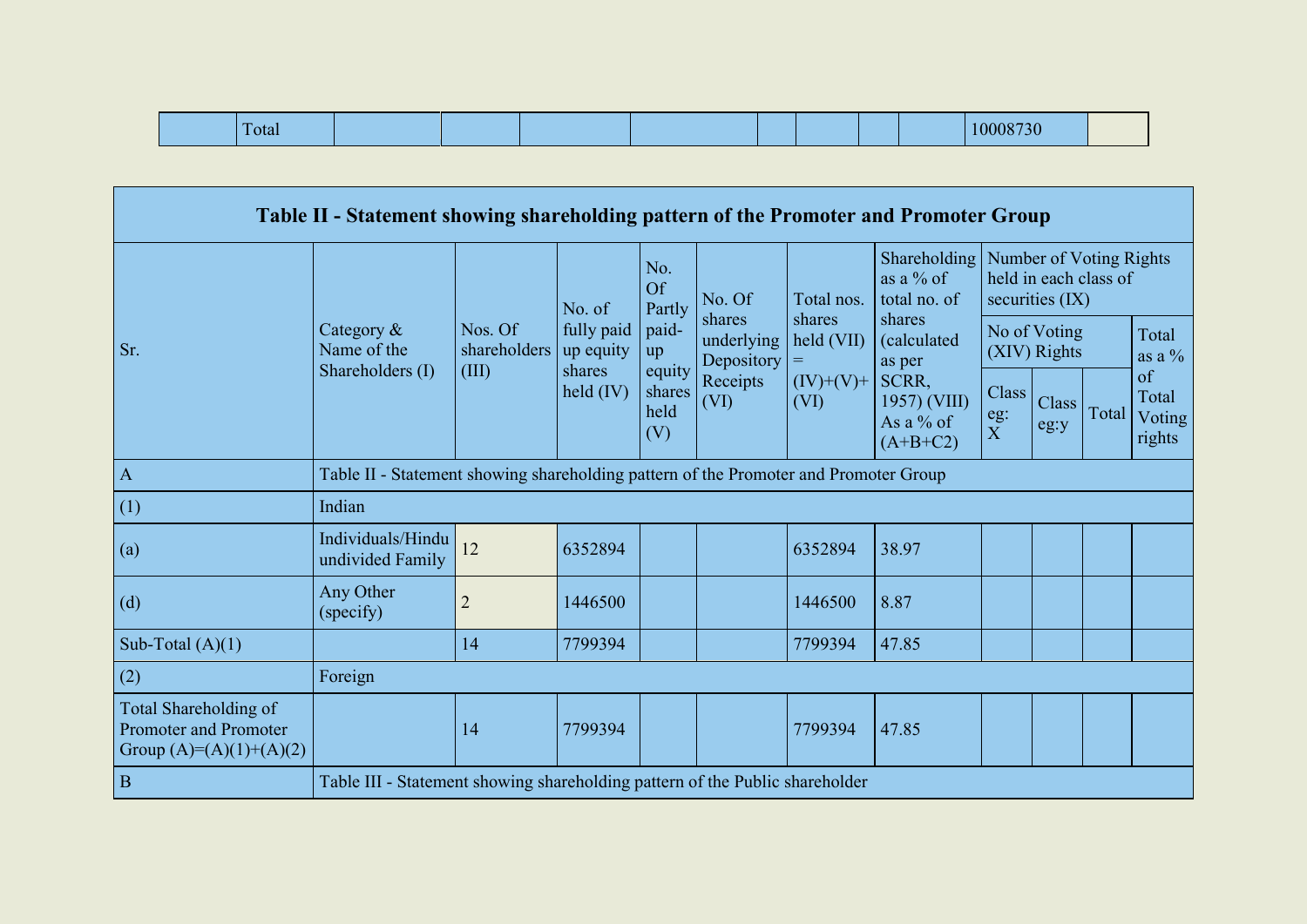| (1)                | <b>Institutions</b>                                                                                                 |                         |         |  |         |       |  |  |
|--------------------|---------------------------------------------------------------------------------------------------------------------|-------------------------|---------|--|---------|-------|--|--|
| (f)                | Financial<br>Institutions/<br><b>Banks</b>                                                                          | $\overline{\mathbf{3}}$ | 40800   |  | 40800   | 0.25  |  |  |
| Sub-Total $(B)(1)$ |                                                                                                                     | $\overline{3}$          | 40800   |  | 40800   | 0.25  |  |  |
| (2)                | Central<br>Government/<br><b>State</b><br>Government(s)/<br>President of India                                      | $\mathbf{1}$            | 500000  |  | 500000  | 3.07  |  |  |
| Sub-Total $(B)(2)$ |                                                                                                                     | $\mathbf{1}$            | 500000  |  | 500000  | 3.07  |  |  |
| (3)                | Non-institutions                                                                                                    |                         |         |  |         |       |  |  |
| (a(i))             | Individuals -<br>i.Individual<br>shareholders<br>holding nominal<br>share capital up<br>to Rs. 2 lakhs.             | 15083                   | 5829606 |  | 5829606 | 35.76 |  |  |
| (a(ii))            | Individuals - ii.<br>Individual<br>shareholders<br>holding nominal<br>share capital in<br>excess of Rs. 2<br>lakhs. | 25                      | 856698  |  | 856698  | 5.26  |  |  |
| (e)                | Any Other<br>(specify)                                                                                              | 1080                    | 1273502 |  | 1273502 | 7.81  |  |  |
| Sub-Total $(B)(3)$ |                                                                                                                     | 16188                   | 7959806 |  | 7959806 | 48.83 |  |  |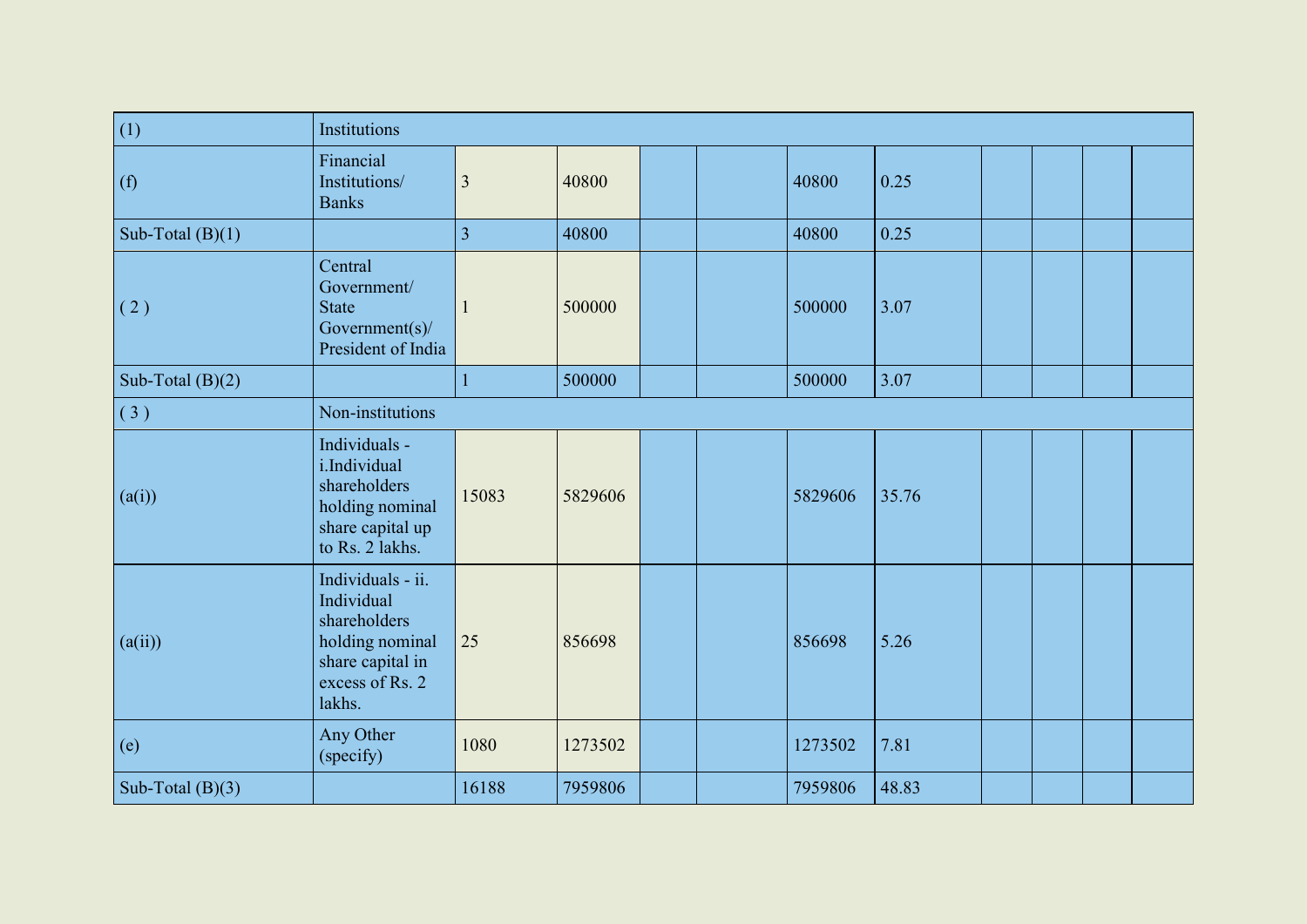| Total Public Shareholding<br>$  (B)= (B)(1)+(B)(2)+(B)(3)  $ |                                                                                               | 16192 | 8500606  |  | 8500606  | 52.15       |  |  |
|--------------------------------------------------------------|-----------------------------------------------------------------------------------------------|-------|----------|--|----------|-------------|--|--|
|                                                              | Table IV - Statement showing shareholding pattern of the Non Promoter- Non Public shareholder |       |          |  |          |             |  |  |
| Total $(A+B+C2)$                                             |                                                                                               | 16206 | 16300000 |  | 16300000 | $\vert$ 100 |  |  |
| Total $(A+B+C)$                                              |                                                                                               | 16206 | 16300000 |  | 16300000 |             |  |  |

|                    |                                                      |                           |                                                                             | Table II - Statement showing shareholding pattern of the Promoter and Promoter Group                       |            |                                                      |                         |                                                                   |                                       |
|--------------------|------------------------------------------------------|---------------------------|-----------------------------------------------------------------------------|------------------------------------------------------------------------------------------------------------|------------|------------------------------------------------------|-------------------------|-------------------------------------------------------------------|---------------------------------------|
| Sr.                | No. Of<br><b>Shares</b><br>Underlying<br>Outstanding | No. Of<br><b>Warrants</b> | No. Of Shares<br>Underlying<br>Outstanding<br>convertible<br>securities and | Shareholding, as<br>a % assuming<br>full conversion<br>of convertible<br>securities (as a<br>percentage of |            | Number of<br>Locked in<br>shares (XII)               | <b>Shares</b><br>(XIII) | Number of<br>pledged or<br>otherwise<br>encumbered                | Number of<br>equity shares<br>held in |
|                    | convertible<br>securities $(X)$                      | $(X_i)$                   | No. Of<br>Warrants $(Xi)$<br>(a)                                            | diluted share<br>capital) $(XI)=$<br>$(VII)+(X)$ As a<br>% of $(A+B+C2)$                                   | No.<br>(a) | As a $%$<br>of total<br><b>Shares</b><br>held<br>(b) | No.<br>(a)              | As a $\%$<br>of total<br><b>Shares</b><br>$\text{held}(\text{b})$ | dematerialized<br>form $(XIV)$        |
| $\Lambda$          |                                                      |                           |                                                                             | Table II - Statement showing shareholding pattern of the Promoter and Promoter Group                       |            |                                                      |                         |                                                                   |                                       |
| (1)                | Indian                                               |                           |                                                                             |                                                                                                            |            |                                                      |                         |                                                                   |                                       |
| (a)                |                                                      |                           |                                                                             | 38.97                                                                                                      |            |                                                      |                         |                                                                   | 6352894                               |
| (d)                |                                                      |                           |                                                                             | 8.87                                                                                                       |            |                                                      |                         |                                                                   | 1446500                               |
| Sub-Total $(A)(1)$ |                                                      |                           |                                                                             | 47.85                                                                                                      |            |                                                      |                         |                                                                   | 7799394                               |
| (2)                | Foreign                                              |                           |                                                                             |                                                                                                            |            |                                                      |                         |                                                                   |                                       |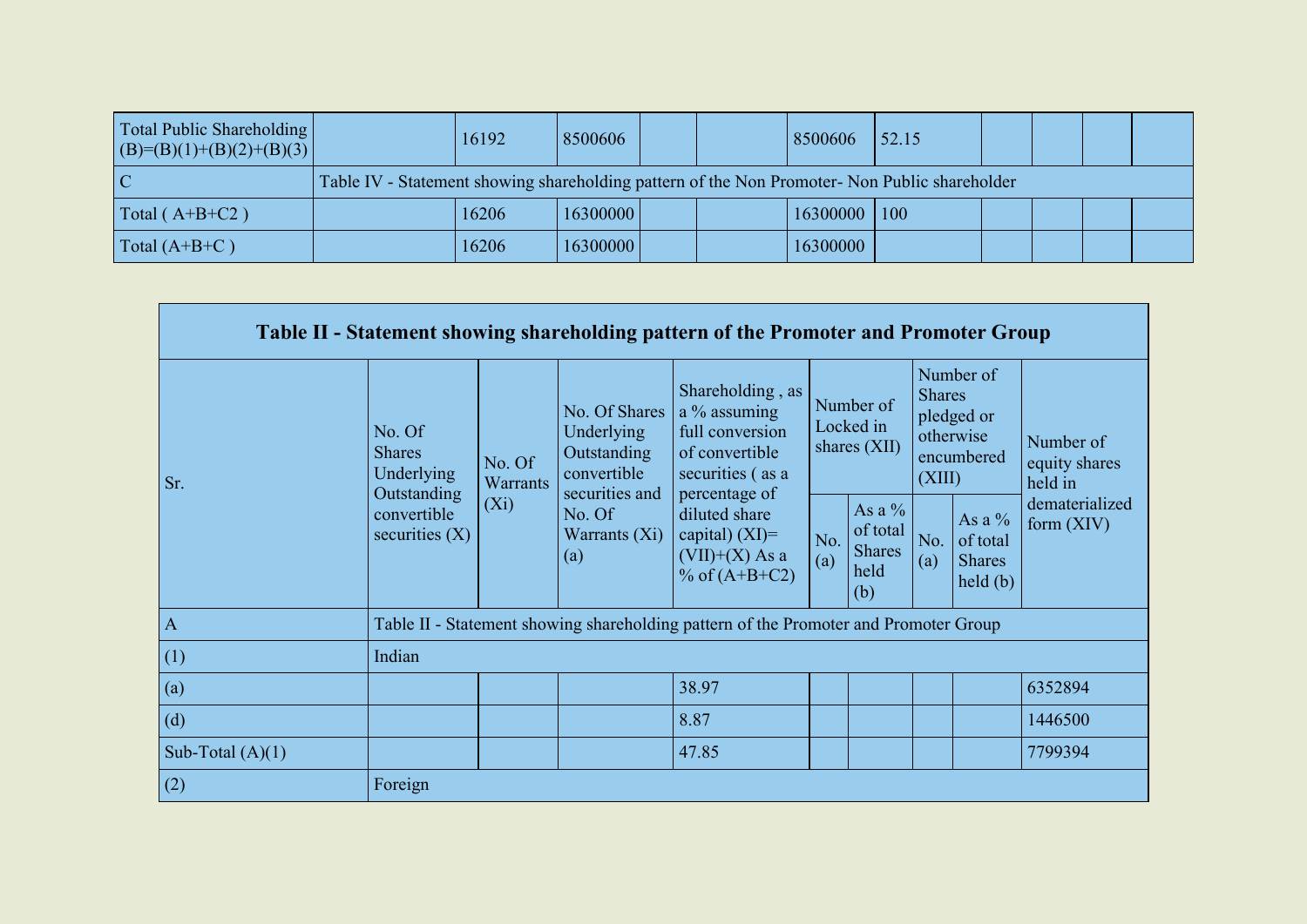| <b>Total Shareholding of</b><br>Promoter and Promoter<br>Group $(A)=(A)(1)+(A)(2)$ |                  |  | 47.85                                                                                         |  |  | 7799394                      |
|------------------------------------------------------------------------------------|------------------|--|-----------------------------------------------------------------------------------------------|--|--|------------------------------|
| $\mathbf B$                                                                        |                  |  | Table III - Statement showing shareholding pattern of the Public shareholder                  |  |  |                              |
| (1)                                                                                | Institutions     |  |                                                                                               |  |  |                              |
| (f)                                                                                |                  |  | 0.25                                                                                          |  |  | 200                          |
| Sub-Total $(B)(1)$                                                                 |                  |  | 0.25                                                                                          |  |  | 200                          |
| (2)                                                                                |                  |  | 3.07                                                                                          |  |  | $\overline{0}$               |
| Sub-Total $(B)(2)$                                                                 |                  |  | 3.07                                                                                          |  |  | $\mathbf{0}$                 |
| (3)                                                                                | Non-institutions |  |                                                                                               |  |  |                              |
| (a(i))                                                                             |                  |  | 35.76                                                                                         |  |  | 1609136                      |
| (a(ii))                                                                            |                  |  | 5.26                                                                                          |  |  | 331598                       |
| (e)                                                                                |                  |  | 7.81                                                                                          |  |  | 268402                       |
| Sub-Total $(B)(3)$                                                                 |                  |  | 48.83                                                                                         |  |  | 2209136                      |
| <b>Total Public Shareholding</b><br>$(B)=(B)(1)+(B)(2)+(B)(3)$                     |                  |  | 52.15                                                                                         |  |  | 2209336                      |
| $\overline{C}$                                                                     |                  |  | Table IV - Statement showing shareholding pattern of the Non Promoter- Non Public shareholder |  |  |                              |
| Total (A+B+C2)                                                                     |                  |  | 100                                                                                           |  |  | 10008730                     |
| Total $(A+B+C)$                                                                    |                  |  |                                                                                               |  |  | 10008730                     |
| Disclosure of notes on shareholding pattern                                        |                  |  |                                                                                               |  |  | Textual<br>Information $(1)$ |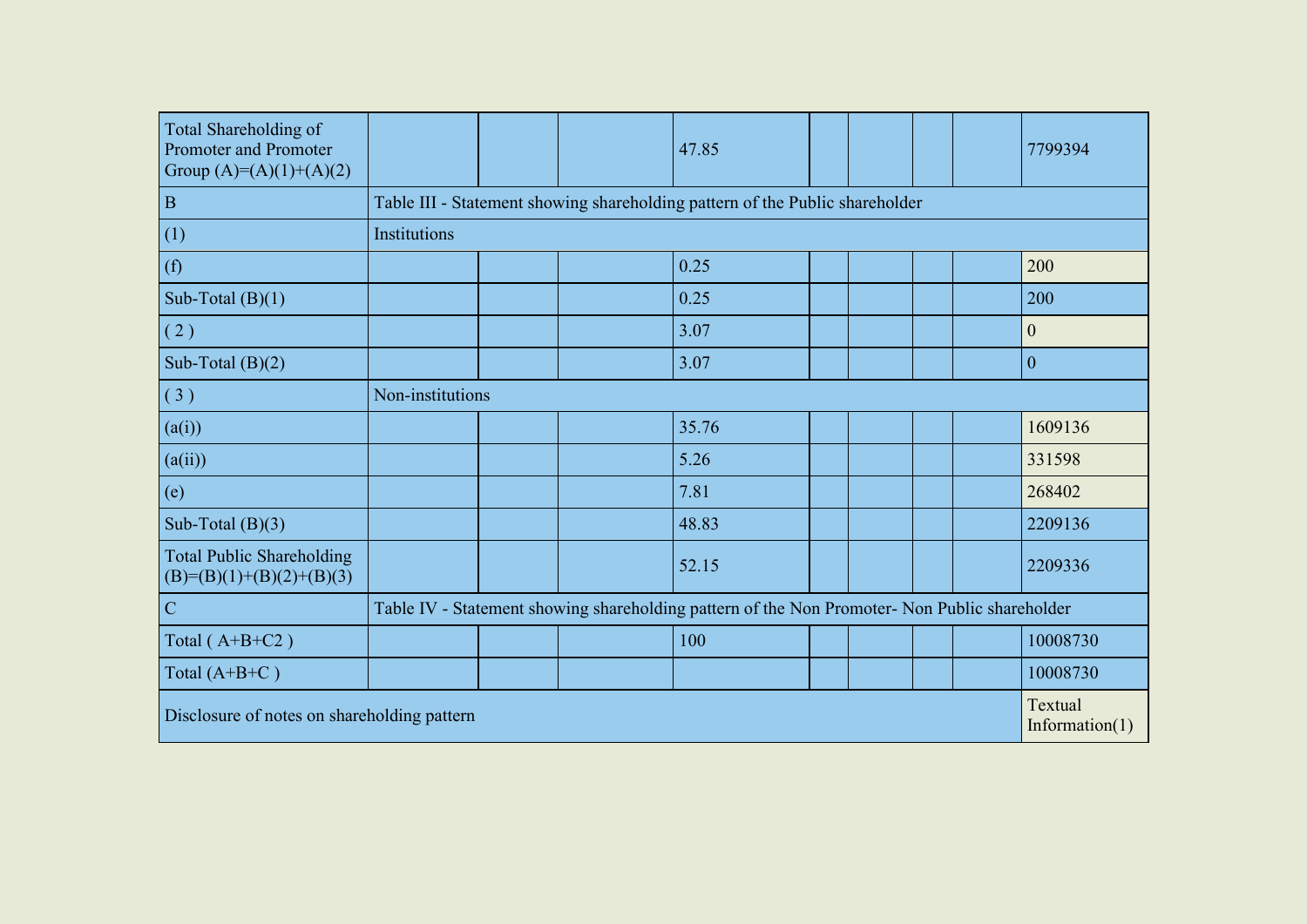|                               | <b>Text Block</b>                                                                                                                       |
|-------------------------------|-----------------------------------------------------------------------------------------------------------------------------------------|
| <b>Textual Information</b> () | As per SEBI Circular we have disclosed only Name of the Share holders holding more then 1 % shares<br>in catagory other then promoters. |

|                                                            |                                                                |                                                      |                                    | <b>Individuals/Hindu undivided Family</b> |                                   |                                  |                                                   |
|------------------------------------------------------------|----------------------------------------------------------------|------------------------------------------------------|------------------------------------|-------------------------------------------|-----------------------------------|----------------------------------|---------------------------------------------------|
| Searial No.                                                |                                                                | $\overline{2}$                                       | 3                                  | $\overline{4}$                            | 5                                 | $\overline{6}$                   |                                                   |
| Name of the<br>Shareholders<br>$\left( \mathrm{I}\right)$  | <b>RANCHHOD</b><br><b>PRASAD</b><br>LAXMINARAYAN<br><b>HUF</b> | <b>RANCHHOD</b><br><b>PRASAD</b><br><b>GANEDIWAL</b> | <b>PRADEEP</b><br><b>GANEDIWAL</b> | <b>PRADYUMN</b><br><b>GANEDIWAL</b>       | <b>INDIRA</b><br><b>GANEDIWAL</b> | <b>PRITI</b><br><b>GANEDIWAL</b> | <b>SUSHILA</b><br><b>DEVI</b><br><b>GANEDIWAL</b> |
| PAN $(II)$                                                 | AADHR2968B                                                     | ADYPG5552G                                           |                                    | ADYPG5554A ADZPG5967A                     | AHEPG1089L                        | AEPPG8597R                       | ADYPG5553H                                        |
| No. of fully<br>paid up equity<br>shares held<br>(IV)      | 3757300                                                        | 901414                                               | 695000                             | 515630                                    | 300000                            | 95000                            | 50000                                             |
| No. Of Partly<br>paid-up equity<br>shares held<br>(V)      |                                                                |                                                      |                                    |                                           |                                   |                                  |                                                   |
| No. Of shares<br>underlying<br>Depository<br>Receipts (VI) |                                                                |                                                      |                                    |                                           |                                   |                                  |                                                   |
| Total nos.                                                 | 3757300                                                        | 901414                                               | 695000                             | 515630                                    | 300000                            | 95000                            | 50000                                             |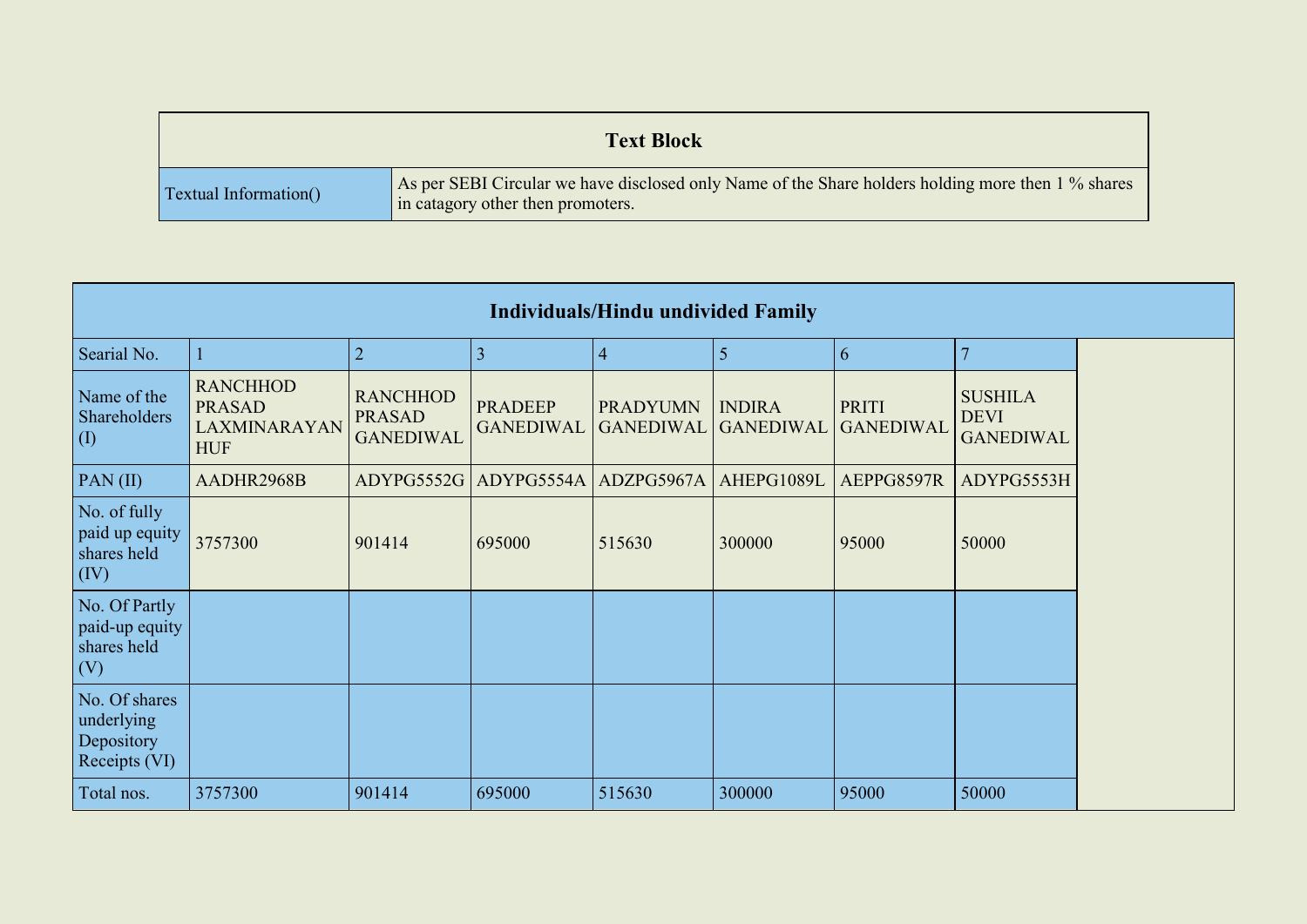| shares held<br>$\vert$ (VII) =<br>$(IV)+(V)+$<br>(VI)                                                                      |                                                               |      |      |      |      |      |      |
|----------------------------------------------------------------------------------------------------------------------------|---------------------------------------------------------------|------|------|------|------|------|------|
| Shareholding<br>as a % of total<br>no. of shares<br>(calculated as<br>per SCRR,<br>1957) (VIII)<br>As a % of<br>$(A+B+C2)$ | 23.05                                                         | 5.53 | 4.26 | 3.16 | 1.84 | 0.58 | 0.31 |
|                                                                                                                            | Number of Voting Rights held in each class of securities (IX) |      |      |      |      |      |      |
| Class eg:X                                                                                                                 |                                                               |      |      |      |      |      |      |
| Class eg:y                                                                                                                 |                                                               |      |      |      |      |      |      |
| Total                                                                                                                      |                                                               |      |      |      |      |      |      |
| Total as a %<br>of Total<br>Voting rights                                                                                  |                                                               |      |      |      |      |      |      |
| No. Of Shares<br>Underlying<br>Outstanding<br>convertible<br>securities $(X)$                                              |                                                               |      |      |      |      |      |      |
| No. Of<br>Warrants (Xi)                                                                                                    |                                                               |      |      |      |      |      |      |
| No. Of Shares<br>Underlying                                                                                                |                                                               |      |      |      |      |      |      |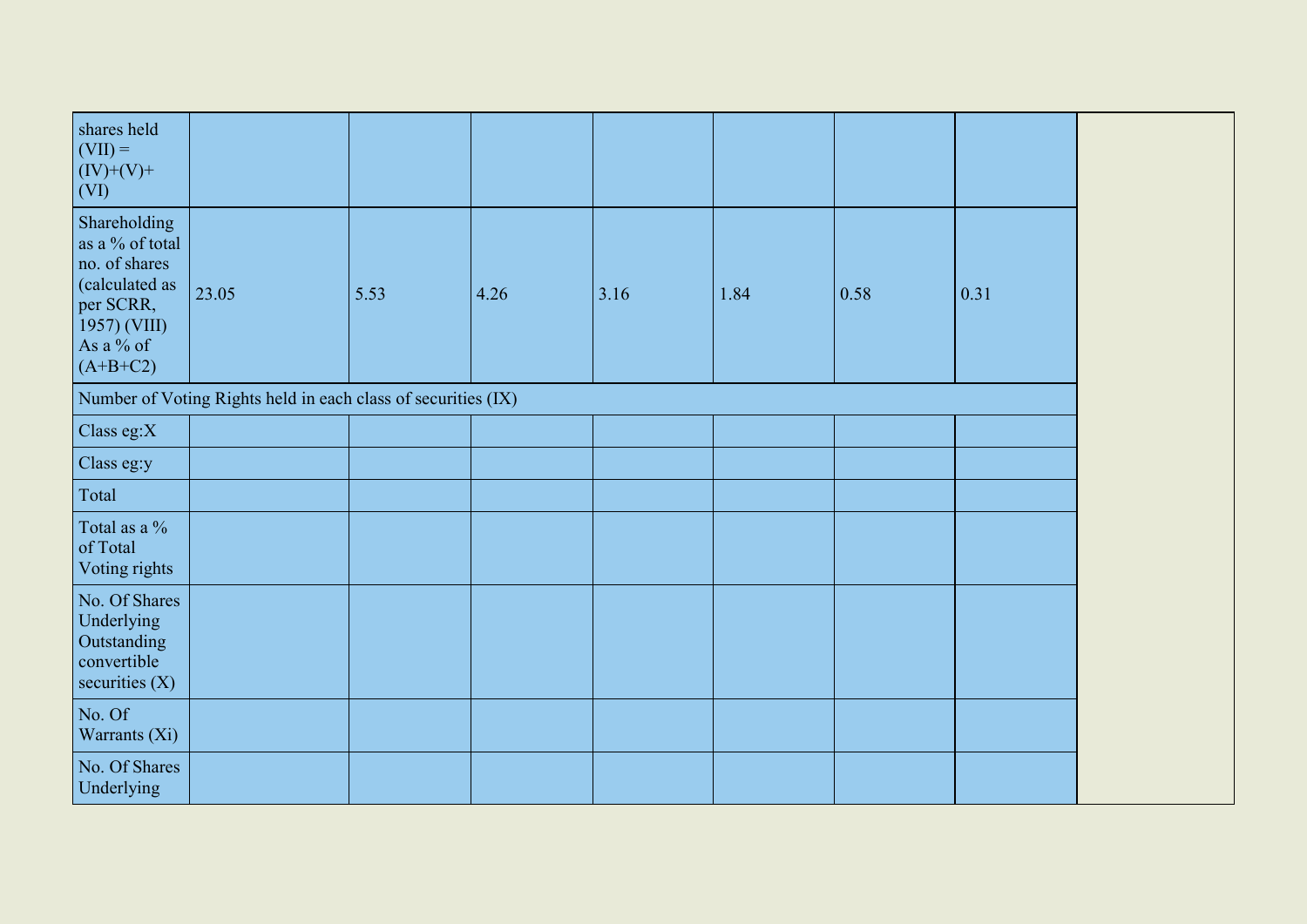| Outstanding<br>convertible<br>securities and<br>No. Of<br>Warrants (Xi)<br>(a)                                                                                                                      |                                                         |      |      |      |      |      |      |
|-----------------------------------------------------------------------------------------------------------------------------------------------------------------------------------------------------|---------------------------------------------------------|------|------|------|------|------|------|
| Shareholding,<br>as a $\%$<br>assuming full<br>conversion of<br>convertible<br>securities (as a<br>percentage of<br>diluted share<br>capital) $(XI)=$<br>$(VII)+(Xi)(a)$<br>As a % of<br>$(A+B+C2)$ | 23.05                                                   | 5.53 | 4.26 | 3.16 | 1.84 | 0.58 | 0.31 |
|                                                                                                                                                                                                     | Number of Locked in shares (XII)                        |      |      |      |      |      |      |
| No. $(a)$                                                                                                                                                                                           |                                                         |      |      |      |      |      |      |
| As a % of<br>total Shares<br>held(b)                                                                                                                                                                |                                                         |      |      |      |      |      |      |
|                                                                                                                                                                                                     | Number of Shares pledged or otherwise encumbered (XIII) |      |      |      |      |      |      |
| No. $(a)$                                                                                                                                                                                           |                                                         |      |      |      |      |      |      |
| As a % of<br>total Shares<br>held(b)                                                                                                                                                                |                                                         |      |      |      |      |      |      |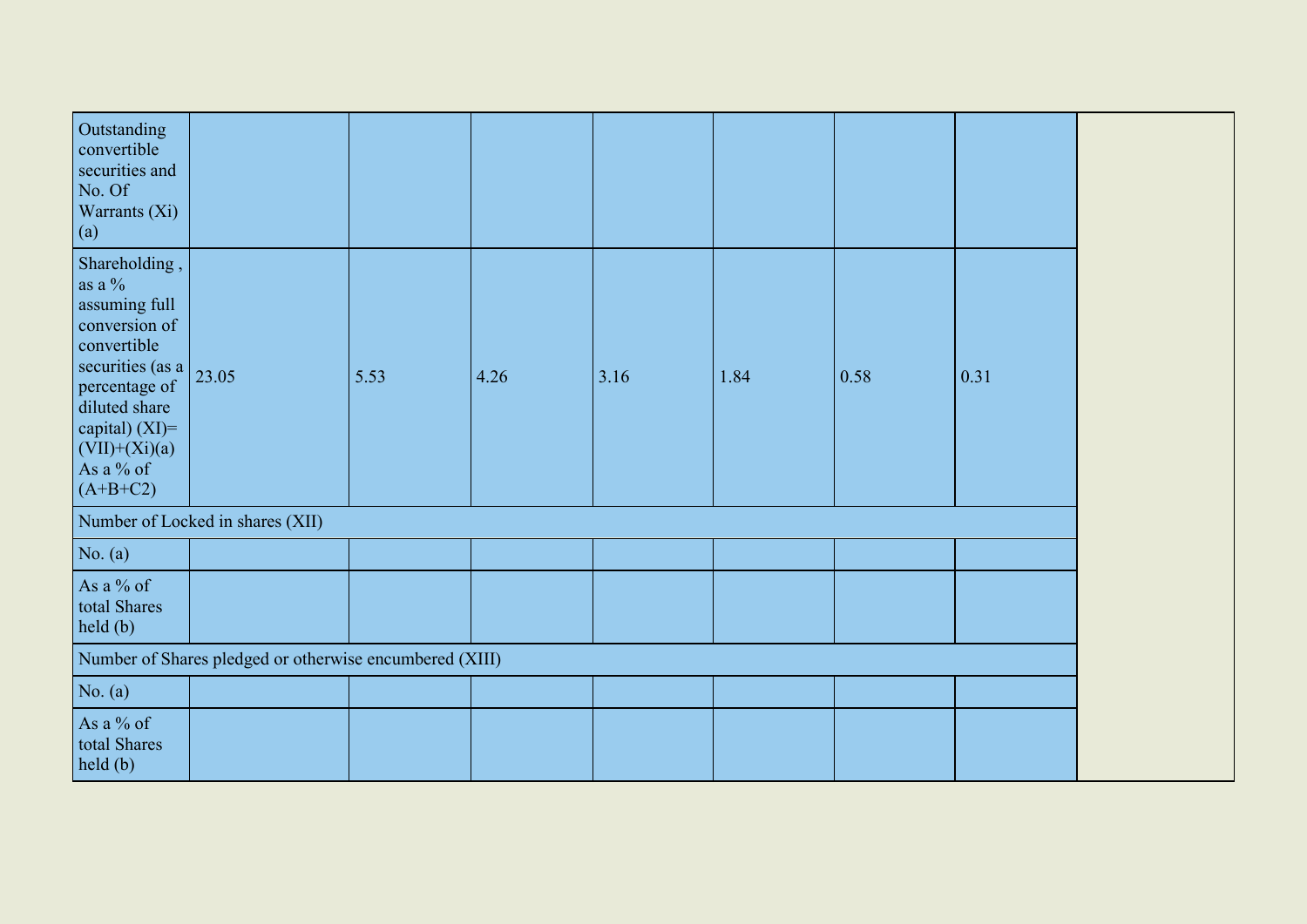| Number of<br>equity shares<br>held in<br>3757300<br>dematerialized<br>$\vert$ form $(XIV)$ | 695000<br>901414 | 515630<br>300000 | 50000<br>95000 |  |
|--------------------------------------------------------------------------------------------|------------------|------------------|----------------|--|
|--------------------------------------------------------------------------------------------|------------------|------------------|----------------|--|

| <b>Individuals/Hindu undivided Family</b>                  |                                                |                                 |                                    |                               |                                                     |         |
|------------------------------------------------------------|------------------------------------------------|---------------------------------|------------------------------------|-------------------------------|-----------------------------------------------------|---------|
| Searial No.                                                | 8                                              | 9                               | 10                                 | 11                            | 12                                                  |         |
| Name of the<br>Shareholders (I)                            | <b>KRISHNA</b><br><b>DAS</b><br><b>AGRAWAL</b> | <b>NIRMAL</b><br><b>AGRAWAL</b> | <b>KANTA BAI</b><br><b>AGRAWAL</b> | <b>RITU</b><br><b>AGRAWAL</b> | <b>SHANKAR</b><br><b>SINGH</b><br><b>MANSINGHKA</b> |         |
| $PAN$ (II)                                                 | ACRPA3453E                                     | ACZPA5279Q                      | ACZPA5280F                         | AAMPA0956B                    | AAUPM4249F                                          | Total   |
| No. of fully<br>paid up equity<br>shares held (IV)         | 12900                                          | 11200                           | 10000                              | 4400                          | 50                                                  | 6352894 |
| No. Of Partly<br>paid-up equity<br>shares held (V)         |                                                |                                 |                                    |                               |                                                     |         |
| No. Of shares<br>underlying<br>Depository<br>Receipts (VI) |                                                |                                 |                                    |                               |                                                     |         |
| Total nos.<br>shares held<br>$(VII) =$<br>$(IV)+(V)+(VI)$  | 12900                                          | 11200                           | 10000                              | 4400                          | 50                                                  | 6352894 |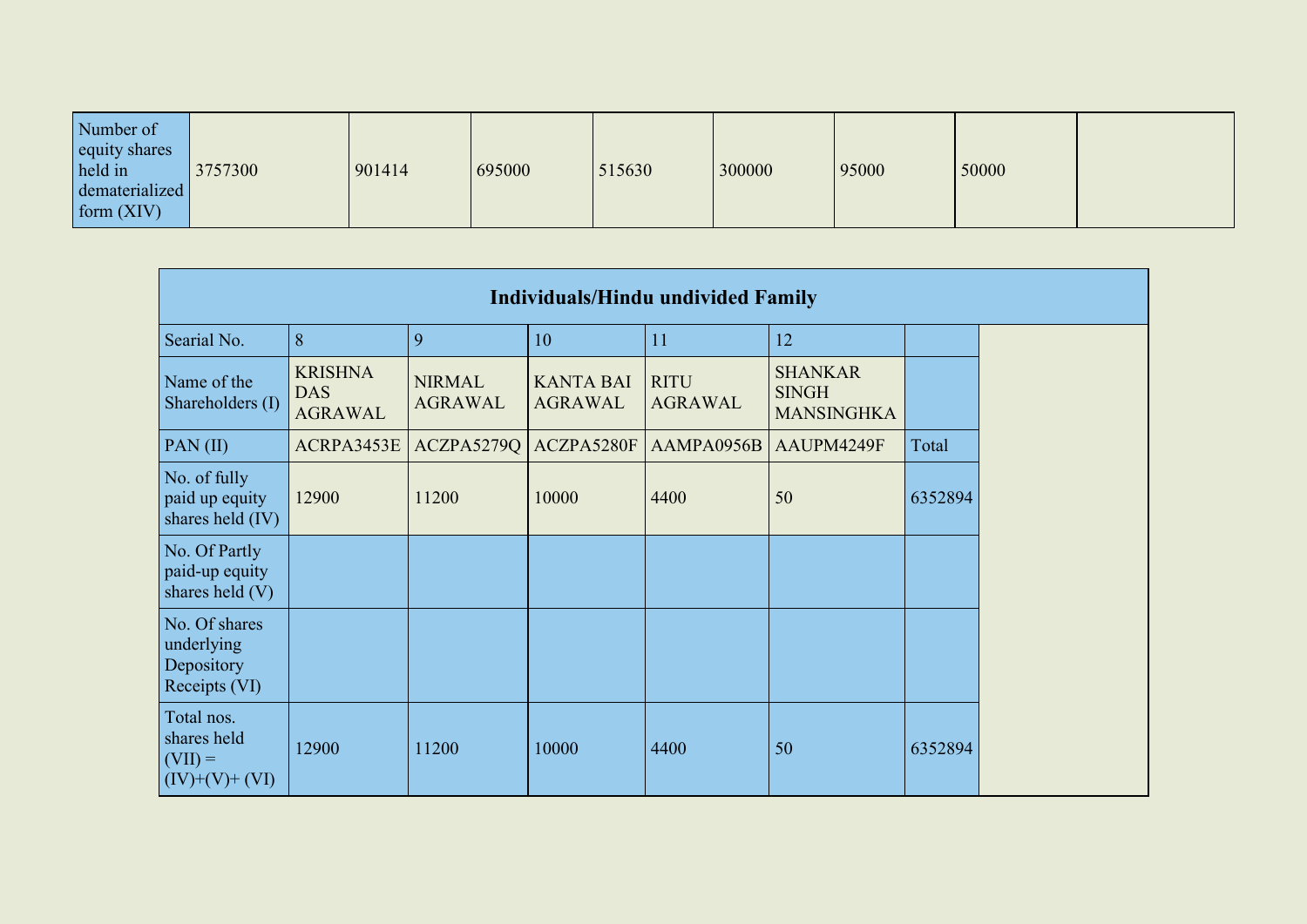| Shareholding as<br>a % of total no.<br>of shares                                      |      |      |      |      |                  |       |
|---------------------------------------------------------------------------------------|------|------|------|------|------------------|-------|
| (calculated as<br>per SCRR,<br>1957) (VIII) As<br>a % of<br>$(A+B+C2)$                | 0.08 | 0.07 | 0.06 | 0.03 | $\boldsymbol{0}$ | 38.97 |
| Number of Voting Rights held in each class of securities (IX)                         |      |      |      |      |                  |       |
| Class eg: $X$                                                                         |      |      |      |      |                  |       |
| Class eg:y                                                                            |      |      |      |      |                  |       |
| Total                                                                                 |      |      |      |      |                  |       |
| Total as a % of<br><b>Total Voting</b><br>rights                                      |      |      |      |      |                  |       |
| No. Of Shares<br>Underlying<br>Outstanding<br>convertible<br>securities $(X)$         |      |      |      |      |                  |       |
| No. Of<br>Warrants (Xi)                                                               |      |      |      |      |                  |       |
| No. Of Shares<br>Underlying<br>Outstanding<br>convertible<br>securities and<br>No. Of |      |      |      |      |                  |       |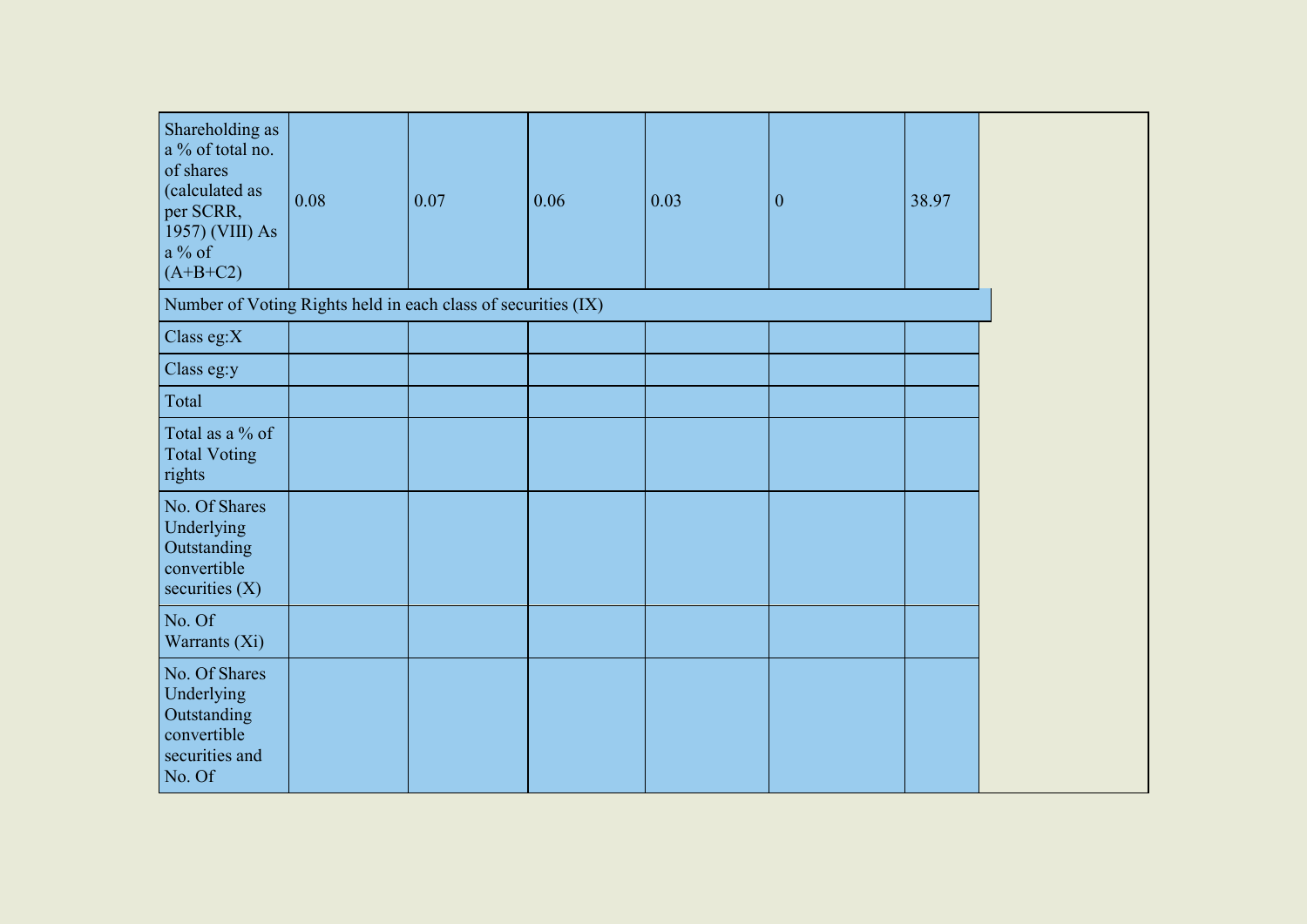| Warrants (Xi)<br>(a)                                                                                                                                                                           |       |       |       |      |              |         |
|------------------------------------------------------------------------------------------------------------------------------------------------------------------------------------------------|-------|-------|-------|------|--------------|---------|
| Shareholding,<br>as a % assuming<br>full conversion<br>of convertible<br>securities (as a<br>percentage of<br>diluted share<br>capital) $(XI)$ =<br>$(VII)+(Xi)(a)$<br>As a % of<br>$(A+B+C2)$ | 0.08  | 0.07  | 0.06  | 0.03 | $\mathbf{0}$ | 38.97   |
| Number of Locked in shares (XII)                                                                                                                                                               |       |       |       |      |              |         |
| No. $(a)$                                                                                                                                                                                      |       |       |       |      |              |         |
| As a % of total<br>Shares held (b)                                                                                                                                                             |       |       |       |      |              |         |
| Number of Shares pledged or otherwise encumbered (XIII)                                                                                                                                        |       |       |       |      |              |         |
| No. $(a)$                                                                                                                                                                                      |       |       |       |      |              |         |
| As a % of total<br>Shares held (b)                                                                                                                                                             |       |       |       |      |              |         |
| Number of<br>equity shares<br>held in<br>dematerialized<br>form $(XIV)$                                                                                                                        | 12900 | 11200 | 10000 | 4400 | 50           | 6352894 |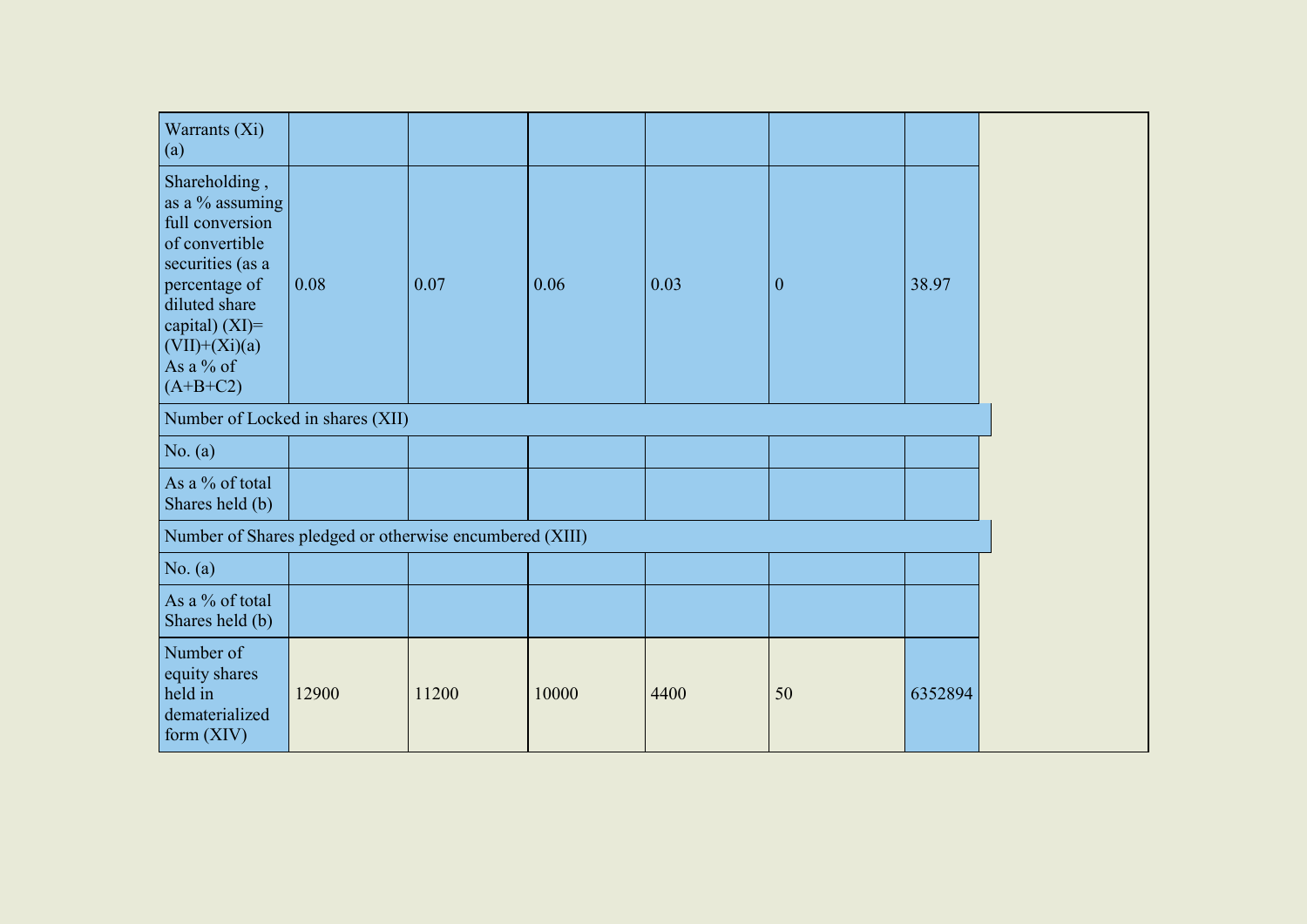| Any Other (specify)                                                                                         |                                                             |                                                            |                |  |  |  |
|-------------------------------------------------------------------------------------------------------------|-------------------------------------------------------------|------------------------------------------------------------|----------------|--|--|--|
| Searial No.                                                                                                 | ı                                                           | $\overline{2}$                                             |                |  |  |  |
| Category                                                                                                    | <b>Bodies Corporate</b>                                     | <b>Bodies Corporate</b>                                    |                |  |  |  |
| Name of the Shareholders (I)                                                                                | <b>GANEDIWAL</b><br><b>FINANCE AND</b><br>LEASING PVT. LTD. | <b>MID INDIA</b><br><b>INTERNATIONAL</b><br><b>LIMITED</b> |                |  |  |  |
| PAN(II)                                                                                                     | AAACG5936E                                                  | AABCM9849D                                                 | Total          |  |  |  |
| No. of the Shareholders (I)                                                                                 | 1                                                           |                                                            | $\overline{2}$ |  |  |  |
| No. of fully paid up equity shares held (IV)                                                                | 1173000                                                     | 273500                                                     | 1446500        |  |  |  |
| No. Of Partly paid-up equity shares held<br>(V)                                                             |                                                             |                                                            |                |  |  |  |
| No. Of shares underlying Depository<br>Receipts (VI)                                                        |                                                             |                                                            |                |  |  |  |
| Total nos. shares held $(VII) = (IV)+(V)+$<br>(VI)                                                          | 1173000                                                     | 273500                                                     | 1446500        |  |  |  |
| Shareholding as a % of total no. of shares<br>(calculated as per SCRR, 1957) (VIII) As a<br>% of $(A+B+C2)$ | 7.2                                                         | 1.68                                                       | 8.87           |  |  |  |
| Number of Voting Rights held in each class of securities (IX)                                               |                                                             |                                                            |                |  |  |  |
| Class eg: $X$                                                                                               |                                                             |                                                            |                |  |  |  |
| Class eg:y                                                                                                  |                                                             |                                                            |                |  |  |  |
| Total                                                                                                       |                                                             |                                                            |                |  |  |  |
| Total as a % of Total Voting rights                                                                         |                                                             |                                                            |                |  |  |  |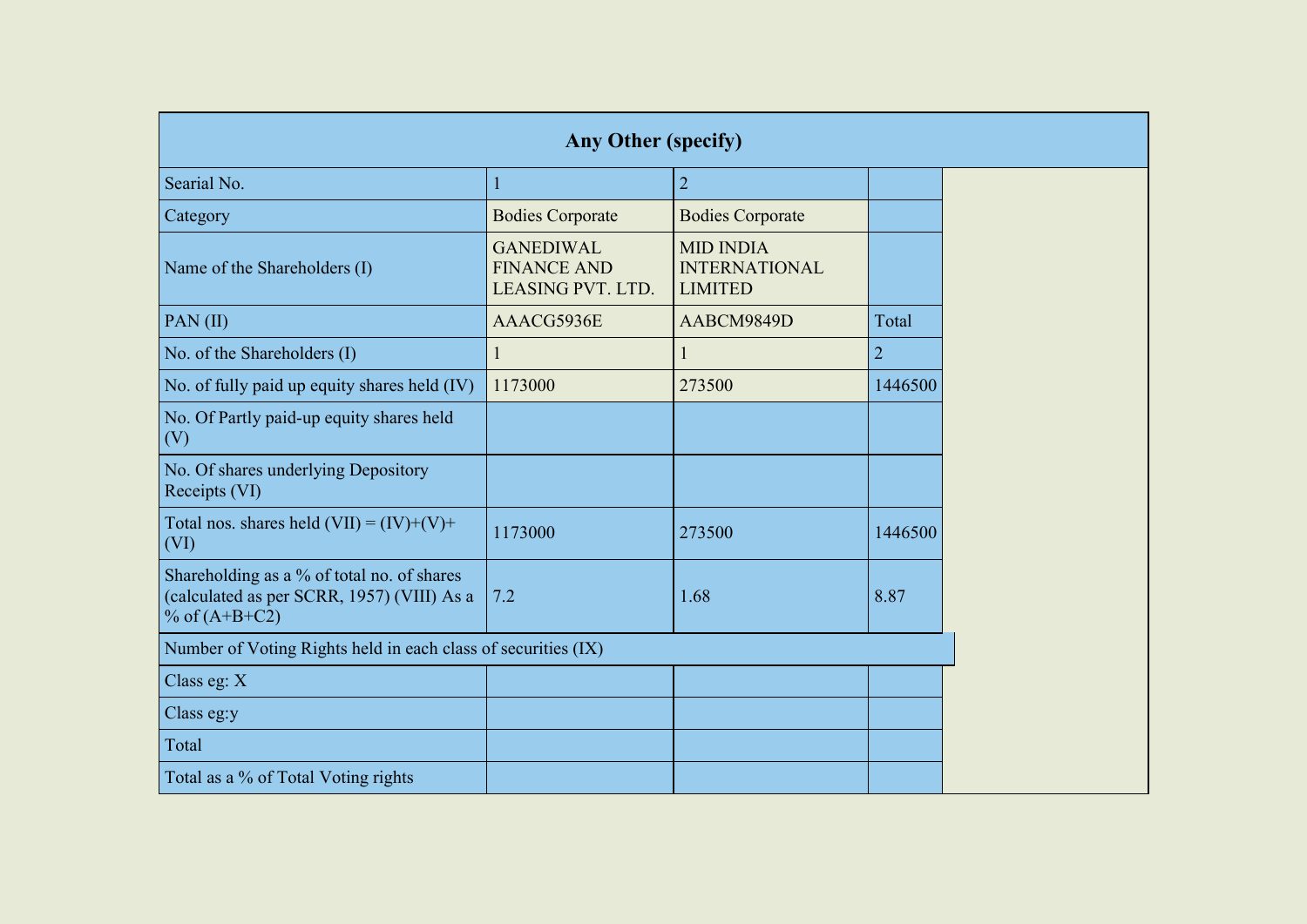| No. Of Shares Underlying Outstanding<br>convertible securities $(X)$                                                                                                  |     |      |      |
|-----------------------------------------------------------------------------------------------------------------------------------------------------------------------|-----|------|------|
| No. Of Warrants (Xi)                                                                                                                                                  |     |      |      |
| No. Of Shares Underlying Outstanding<br>convertible securities and No. Of Warrants<br>(Xi)(a)                                                                         |     |      |      |
| Shareholding, as a % assuming full<br>conversion of convertible securities (as a<br>percentage of diluted share capital) $(XI)$ =<br>$(VII)+(X)$ As a % of $(A+B+C2)$ | 7.2 | 1.68 | 8.87 |
| Number of Locked in shares (XII)                                                                                                                                      |     |      |      |
| No. $(a)$                                                                                                                                                             |     |      |      |
| As a % of total Shares held (b)                                                                                                                                       |     |      |      |
| Number of Shares pledged or otherwise encumbered (XIII)                                                                                                               |     |      |      |
| No. $(a)$                                                                                                                                                             |     |      |      |
| As a % of total Shares held (b)                                                                                                                                       |     |      |      |

| <b>Central Government/ State Government(s)/ President of India</b> |                                                                |       |  |  |
|--------------------------------------------------------------------|----------------------------------------------------------------|-------|--|--|
| Searial No.                                                        |                                                                |       |  |  |
| Name of the Shareholders (I)                                       | <b>MADHYA PRADESH</b><br><b>AUDYOGIK VIKAS</b><br><b>NIGAM</b> |       |  |  |
| PAN(II)                                                            | ZZZZZ9999Z                                                     | Total |  |  |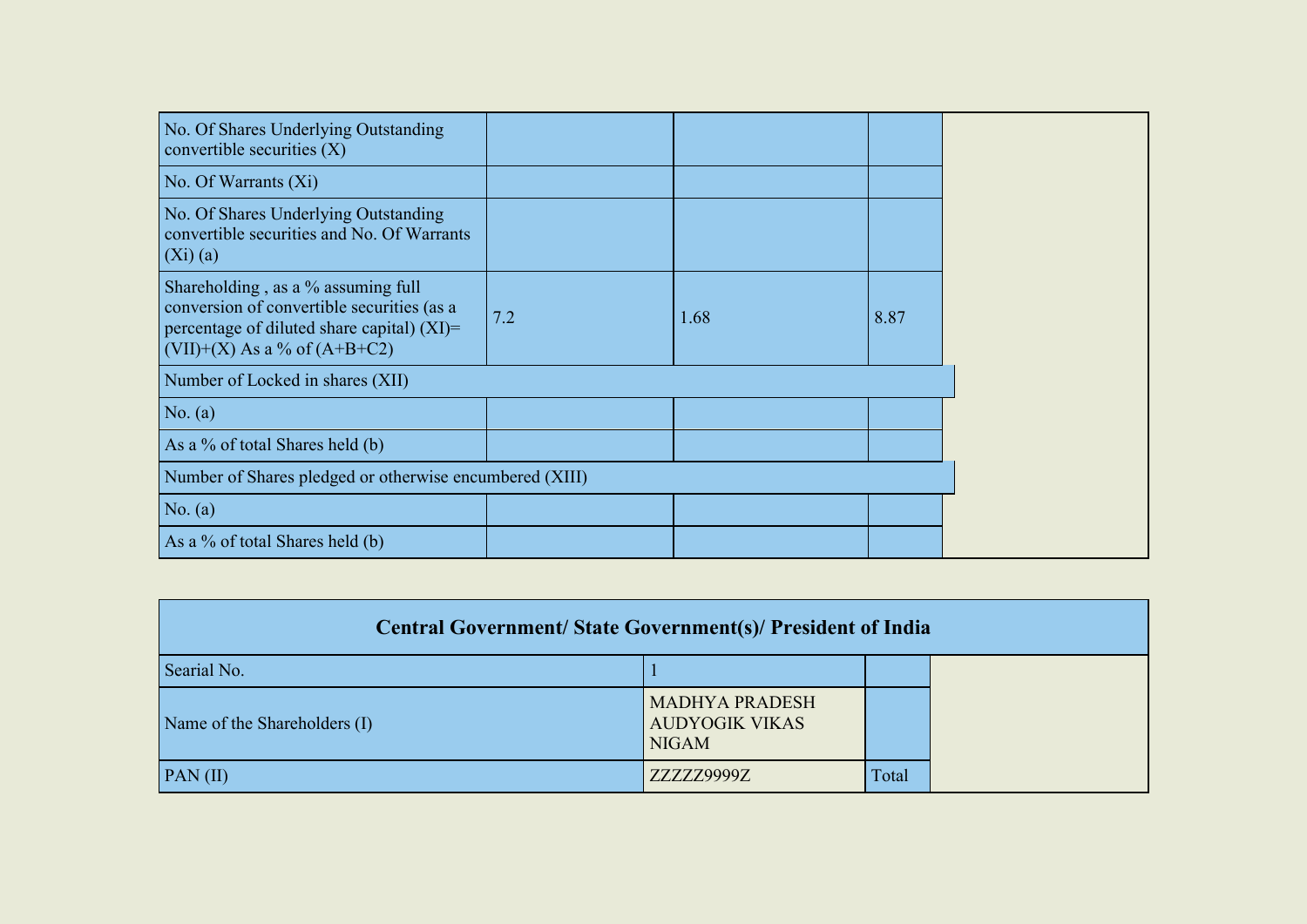| No. of fully paid up equity shares held (IV)                                                                                                                       | 500000           | 500000       |
|--------------------------------------------------------------------------------------------------------------------------------------------------------------------|------------------|--------------|
| No. Of Partly paid-up equity shares held (V)                                                                                                                       |                  |              |
| No. Of shares underlying Depository Receipts (VI)                                                                                                                  |                  |              |
| Total nos. shares held $(VII) = (IV)+(V)+(VI)$                                                                                                                     | 500000           | 500000       |
| Shareholding as a % of total no. of shares (calculated as per<br>SCRR, 1957) (VIII) As a % of (A+B+C2)                                                             | 3.07             | 3.07         |
| Number of Voting Rights held in each class of securities (IX)                                                                                                      |                  |              |
| Class eg: X                                                                                                                                                        |                  |              |
| Class eg:y                                                                                                                                                         |                  |              |
| Total                                                                                                                                                              |                  |              |
| Total as a % of Total Voting rights                                                                                                                                |                  |              |
| No. Of Shares Underlying Outstanding convertible securities (X)                                                                                                    |                  |              |
| No. Of Warrants (Xi)                                                                                                                                               |                  |              |
| No. Of Shares Underlying Outstanding convertible securities and<br>No. Of Warrants $(Xi)$ (a)                                                                      |                  |              |
| Shareholding, as a % assuming full conversion of convertible<br>securities (as a percentage of diluted share capital) $(XI)$ =<br>$(VII)+(X)$ As a % of $(A+B+C2)$ | 3.07             | 3.07         |
| Number of Locked in shares (XII)                                                                                                                                   |                  |              |
| No. (a)                                                                                                                                                            |                  |              |
| As a % of total Shares held (b)                                                                                                                                    |                  |              |
| Number of equity shares held in dematerialized form (XIV)                                                                                                          | $\boldsymbol{0}$ | $\mathbf{0}$ |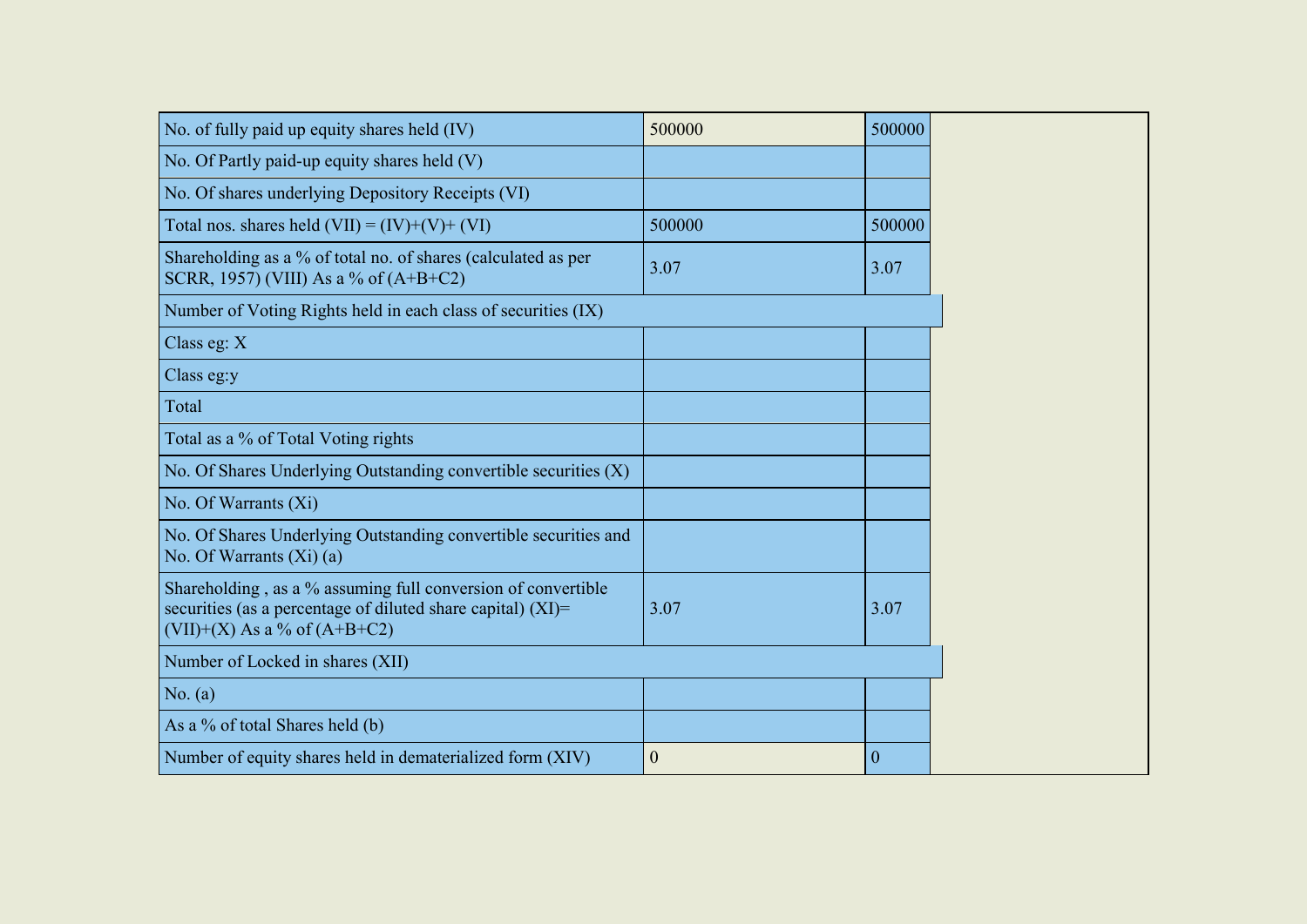| Individuals - ii. Individual shareholders holding nominal share capital in excess of Rs. 2 lakhs.                                           |                                           |        |  |  |
|---------------------------------------------------------------------------------------------------------------------------------------------|-------------------------------------------|--------|--|--|
| Searial No.                                                                                                                                 | $\mathbf{1}$                              |        |  |  |
| Name of the Shareholders (I)                                                                                                                | <b>GIRDHARI</b><br><b>SAGARMAL BIYANI</b> |        |  |  |
| $PAN$ (II)                                                                                                                                  | AADPB5632N                                | Total  |  |  |
| No. of fully paid up equity shares held (IV)                                                                                                | 239300                                    | 239300 |  |  |
| No. Of Partly paid-up equity shares held (V)                                                                                                |                                           |        |  |  |
| No. Of shares underlying Depository Receipts (VI)                                                                                           |                                           |        |  |  |
| Total nos. shares held $(VII) = (IV)+(V)+(VI)$                                                                                              | 239300                                    | 239300 |  |  |
| Shareholding as a % of total no. of shares (calculated as per SCRR,<br>1957) (VIII) As a % of $(A+B+C2)$                                    | 1.47                                      | 1.47   |  |  |
| Number of Voting Rights held in each class of securities (IX)                                                                               |                                           |        |  |  |
| Class eg: X                                                                                                                                 |                                           |        |  |  |
| Class eg:y                                                                                                                                  |                                           |        |  |  |
| Total                                                                                                                                       |                                           |        |  |  |
| Total as a % of Total Voting rights                                                                                                         |                                           |        |  |  |
| No. Of Shares Underlying Outstanding convertible securities $(X)$                                                                           |                                           |        |  |  |
| No. Of Warrants (Xi)                                                                                                                        |                                           |        |  |  |
| No. Of Shares Underlying Outstanding convertible securities and No.<br>Of Warrants $(X_i)$ (a)                                              |                                           |        |  |  |
| Shareholding, as a % assuming full conversion of convertible<br>securities (as a percentage of diluted share capital) $(XI) = (VII)+(X) As$ | 1.47                                      | 1.47   |  |  |